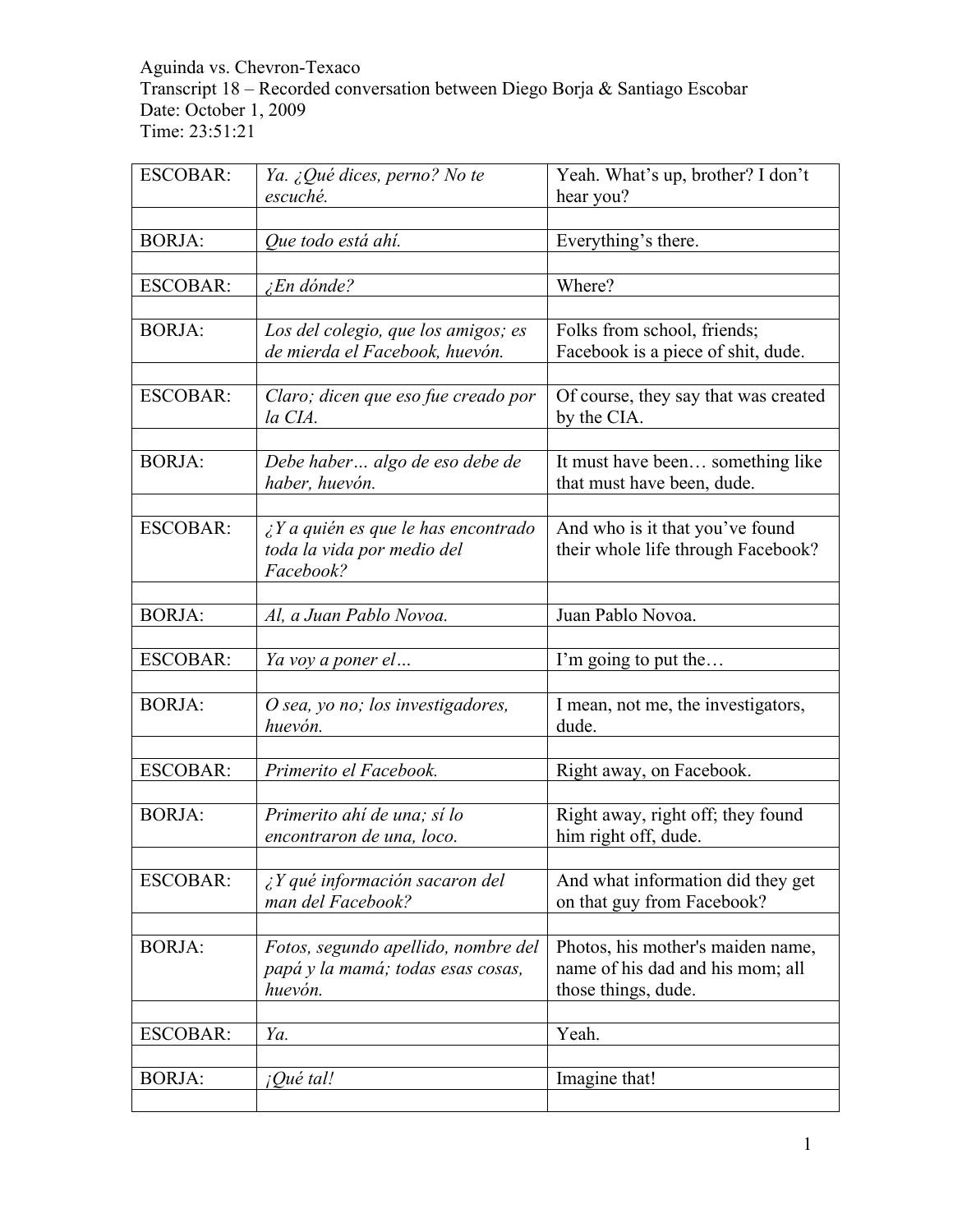Transcript 18 – Recorded conversation between Diego Borja & Santiago Escobar Date: October 1, 2009

| <b>ESCOBAR:</b> | $\chi$ Y para qué necesitabas eso?           | And what did you need that for?                   |
|-----------------|----------------------------------------------|---------------------------------------------------|
|                 |                                              |                                                   |
| <b>BORJA:</b>   | Yo no; los investigadores. Para              | I didn't; the investigators. To find              |
|                 | saber quién era este man. No no              | out who this guy is. No you have                  |
|                 | tienes idea de la investigación que          | no idea about the investigation                   |
|                 | no es que iban a coger los videos e          | that they weren't just going to                   |
|                 | iban a poner sin investigar, ¿no?            | take the videos and not investigate,              |
|                 | Eso fue una                                  | right? That was a                                 |
|                 |                                              |                                                   |
| <b>ESCOBAR:</b> | $\lambda$ Y cómo te entras al Facebook si no | And how do you get on Facebook if                 |
|                 | eres pana del man? O sea, ¿cómo              | you're not his friend? I mean, how                |
|                 | averiguaron eso?                             | did they find that out?                           |
|                 |                                              |                                                   |
| <b>BORJA:</b>   | Pones ahi "search", por nombre.              | You do a "search" by name.                        |
|                 |                                              |                                                   |
| <b>ESCOBAR:</b> | Pero sólo te deja ver una, unos              | But it only lets you see a, some                  |
|                 | datos, nomás.                                | information, nothing more.                        |
|                 |                                              |                                                   |
| <b>BORJA:</b>   | Pero depende del nivel de seguridad          | But it depends on the security level              |
|                 | que tenga el man. No sé cómo                 | that guy has. I don't know how they               |
|                 | hicieron, loco. Cacha que es que             | did it, dude. Check it out that you               |
|                 | no tienes idea el nivel  por eso te          | have no idea the level that's why                 |
|                 | digo que a veces tampoco me gusta            | I tell you that I don't like to talk              |
|                 | hablar mucho por aquí porque, por            | much here because, for example, the               |
|                 | ejemplo, los correos que me                  | e-mails these guys sent me, where                 |
|                 | mandaron estos manes, donde me               | they send me the account number                   |
|                 | mandan el número de cuenta y todo,           | and all that, when those e-mails                  |
|                 | cuando llegaron esos correos a mi,           | arrived in my, my, my computer, a                 |
|                 | a mi, a mi computadora, una                  | company got into my computer, it                  |
|                 | compañía se metió a mi                       | tracked [imitating the sound of a                 |
|                 | computadora, hizo un traqueo                 | machine gun: tuff, tuff, tuff, tuff]              |
|                 | <i>fimita el sonido rápido de una</i>        | the e-mails, and the building                     |
|                 | ametralladora: tuf, tuf, tuf, tuf] de        | appeared from where the e-mail                    |
|                 | los correos y salía el edificio de           | originated, from Alianza Pais <sup>1</sup> . They |
|                 | donde salía el correo, de Alianza            | have all those things and they still              |
|                 | País. Todas esas cosas tienen y              | don't get them out, you get it?                   |
|                 | todavía no sacan, ¿cachas?                   |                                                   |
| <b>ESCOBAR:</b> | $No$ .                                       | No.                                               |
|                 |                                              |                                                   |
| <b>BORJA:</b>   | Sí, brother.                                 | Yes, brother.                                     |
|                 |                                              |                                                   |
| <b>ESCOBAR:</b> | O sea, que el mail que te habían             | In other words, the e-mail they sent              |

 $\frac{1}{1}$ <sup>1</sup> Translator's note: Proper name of an organization, literally "Country Alliance."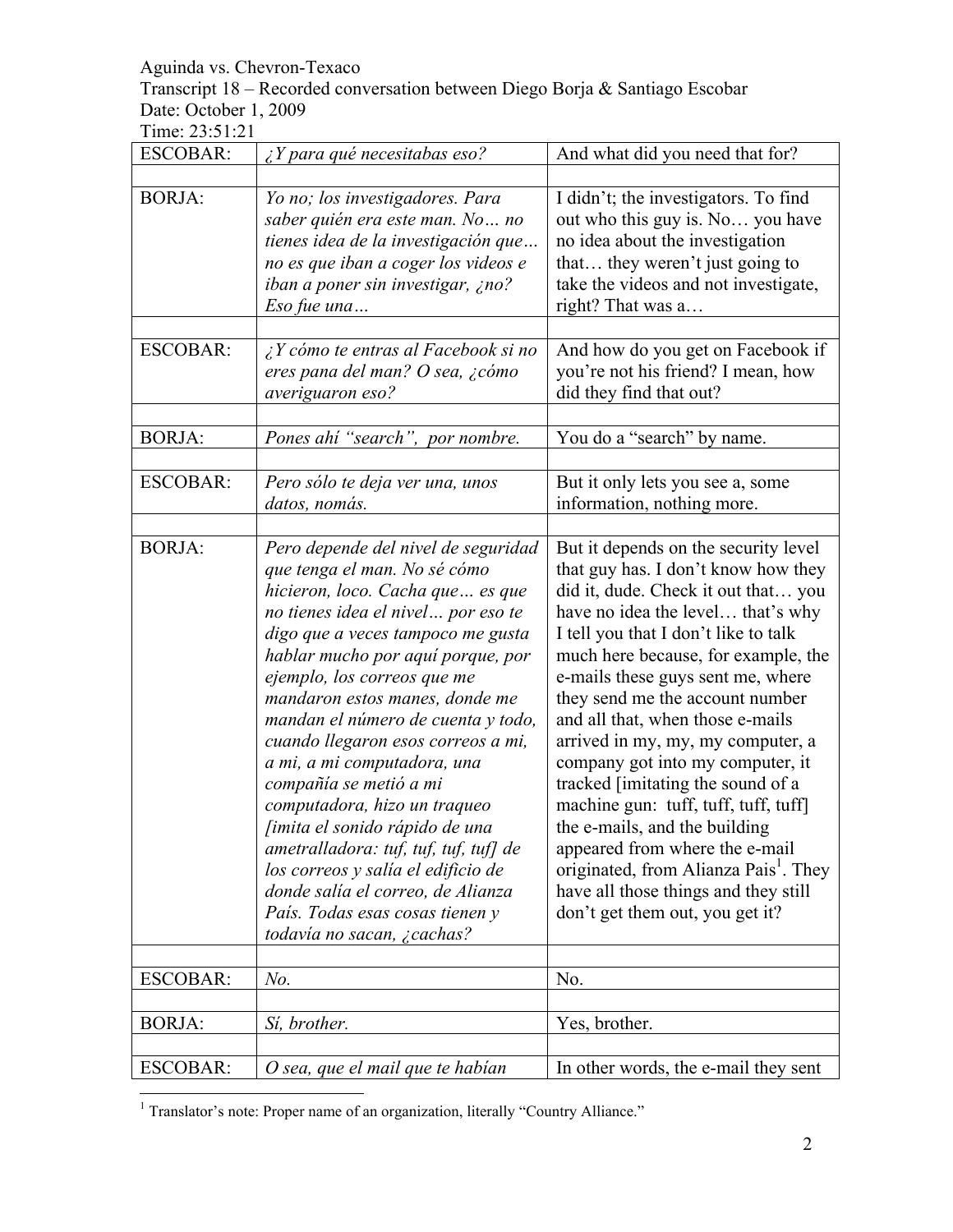Transcript 18 – Recorded conversation between Diego Borja & Santiago Escobar Date: October 1, 2009

|                 | mandado era del edificio de Alianza<br>País.                                        | you was from the Alianza Pais<br>building.                                                       |
|-----------------|-------------------------------------------------------------------------------------|--------------------------------------------------------------------------------------------------|
|                 |                                                                                     |                                                                                                  |
| <b>BORJA:</b>   | Claro.                                                                              | Of course.                                                                                       |
| <b>ESCOBAR:</b> | O sea, que los manes estaban ahí<br>adentro.                                        | So, those guys were inside there.                                                                |
| <b>BORJA:</b>   | Claro.                                                                              | Of course.                                                                                       |
| <b>ESCOBAR:</b> | ¡Um, interesante está ese dato!                                                     | Hmm, that's an interesting fact!                                                                 |
| <b>BORJA:</b>   | Sí, es dificilísimo escaparse de esto.                                              | Yes, it's very difficult to escape<br>that.                                                      |
| <b>ESCOBAR:</b> | $\lambda$ Y eso lo rastrearon desde la Yoni?                                        | And they tracked that from the<br>U.S.?                                                          |
| <b>BORJA:</b>   | Ajá.                                                                                | Uh huh.                                                                                          |
| <b>ESCOBAR:</b> | Desde Estados Unidos.                                                               | From the United States.                                                                          |
| <b>BORJA:</b>   | Sí.                                                                                 | Yes.                                                                                             |
| <b>ESCOBAR:</b> | Ya. ¿A vos crees que te estén<br>sapeando también?                                  | Okay. Do you think they are<br>snitching on you also?                                            |
| <b>BORJA:</b>   | Puede ser, loco. Por eso por eso<br>hablo pura huevada aquí.                        | It could be dude. That's why<br>that's why I just talk about bullshit<br>here.                   |
| <b>ESCOBAR:</b> | Solo ves aquí videos de Laura [en<br>tono cantado y burlón].                        | You only watch videos of Laura<br>here [in a sing-song and teasing]<br>tone].                    |
| <b>BORJA:</b>   | Se develarán [en tono cantado y<br>burlón]. ¡Qué bestia, ¿no?!<br>[Unintelligible]. | They'll disclose [in a sing-song,<br>joking tone]. That's brutal, isn't it?<br>[Unintelligible]. |
| <b>ESCOBAR:</b> | Oye, y este, este man Novoa, ¿cómo<br>es que se llama?                              | Hey, and this, this guy Novoa,<br>what's his name?                                               |
| <b>BORJA:</b>   | Juan Pablo.                                                                         | Juan Pablo.                                                                                      |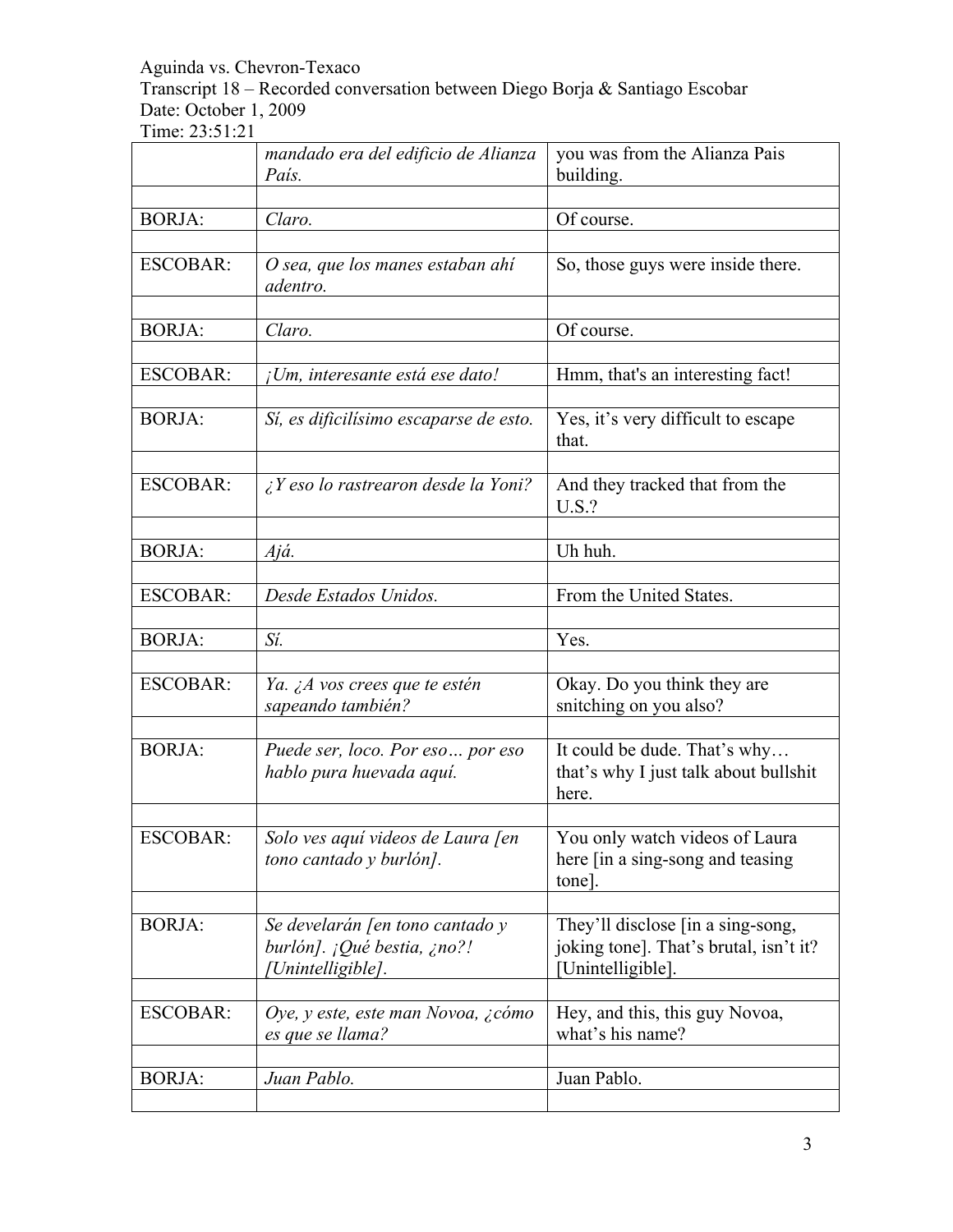Transcript 18 – Recorded conversation between Diego Borja & Santiago Escobar Date: October 1, 2009

| <b>ESCOBAR:</b> | Juan Pablo Novoa; ya no salió<br>[tecleando].                                                                                                                                                                                                                                                                                  | Juan Pablo Novoa; it didn't come up<br>[typing].                                                                                                                                                                                                                                                                                             |
|-----------------|--------------------------------------------------------------------------------------------------------------------------------------------------------------------------------------------------------------------------------------------------------------------------------------------------------------------------------|----------------------------------------------------------------------------------------------------------------------------------------------------------------------------------------------------------------------------------------------------------------------------------------------------------------------------------------------|
|                 |                                                                                                                                                                                                                                                                                                                                |                                                                                                                                                                                                                                                                                                                                              |
| <b>BORJA:</b>   | jAh! se hizo amigo de este man, del<br>Alianza País, huevón. Ahí, en el<br>cuarto video que hice, ahí le<br>pregunto y le digo: "¿Y de dónde<br>sacaste a este man, Juan Pablo?" Y<br>ahí comienza a explicar y todo.                                                                                                          | Oh! he became friends with this<br>guy, from Alianza Pais, dude.<br>There, in the fourth video I made, I<br>ask him and I tell him, "And where<br>did you find this guy Juan Pablo?"<br>And he starts to explain it and<br>everything.                                                                                                       |
| <b>ESCOBAR:</b> | $\angle$ Cómo?                                                                                                                                                                                                                                                                                                                 | How's that?                                                                                                                                                                                                                                                                                                                                  |
|                 |                                                                                                                                                                                                                                                                                                                                |                                                                                                                                                                                                                                                                                                                                              |
| <b>BORJA:</b>   | En el video que está en el Internet.<br>Cuando hablo con el de Alianza<br>País. Ahí le pregunto y le digo:<br>";De dónde sacaste a este Juan<br>Pablo?" Y él comienza a decir:<br>' <sub>i</sub> Ah! Es que le conocí en la<br>Contraloría", que no sé qué. Ahí<br>explica todo, loco. Todo está en el<br>Internet, jqué foco! | In the video that's on the Internet.<br>When I talk to the guy from Alianza<br>Pais. I ask him and I say to him,<br>"Where did you find this Juan<br>Pablo?" And he starts to say, "Oh! I<br>met him at the Comptroller's<br>Office," and all kinds of things. He<br>explains it all there, dude. It's all on<br>the Internet, unbelievable! |
| <b>ESCOBAR:</b> | Y este Juan Pablo Novoa, ¿cuál es<br>el segundo apellido?                                                                                                                                                                                                                                                                      | And this Juan Pablo Novoa, what's<br>his mother's maiden name?                                                                                                                                                                                                                                                                               |
|                 |                                                                                                                                                                                                                                                                                                                                |                                                                                                                                                                                                                                                                                                                                              |
| <b>BORJA:</b>   | Velazco.                                                                                                                                                                                                                                                                                                                       | Velazco.                                                                                                                                                                                                                                                                                                                                     |
| <b>ESCOBAR:</b> | Juan Pablo Novoa a ver<br>[tecleando]: Juan Pablo [se<br>escucha un silbido]  ¿con be<br>grande o ve pequeña?                                                                                                                                                                                                                  | Juan Pablo Novoa let's see<br>[typing]: Juan Pablo [a whistle]<br>with a b or a v?                                                                                                                                                                                                                                                           |
| <b>BORJA:</b>   | Con ve de vaca.                                                                                                                                                                                                                                                                                                                | With a v like Victor.                                                                                                                                                                                                                                                                                                                        |
| <b>ESCOBAR:</b> | ¡Oh! [Sigue tecleando]<br>[Unintelligible].                                                                                                                                                                                                                                                                                    | Oh! [Continues typing]<br>[Unintelligible].                                                                                                                                                                                                                                                                                                  |
| <b>BORJA:</b>   | $\angle$ Cómo?                                                                                                                                                                                                                                                                                                                 | What?                                                                                                                                                                                                                                                                                                                                        |
| <b>ESCOBAR:</b> | No, no hay cómo entrar, huevón.                                                                                                                                                                                                                                                                                                | No, you can't get in, dude.                                                                                                                                                                                                                                                                                                                  |
| <b>BORJA:</b>   | <i>Ah! Lo que pasa es que para</i><br>colmo sí, sí, sí; si ellos entraron                                                                                                                                                                                                                                                      | Oh! What happened is that, to top it<br>off yes, yes, yes; they got in right                                                                                                                                                                                                                                                                 |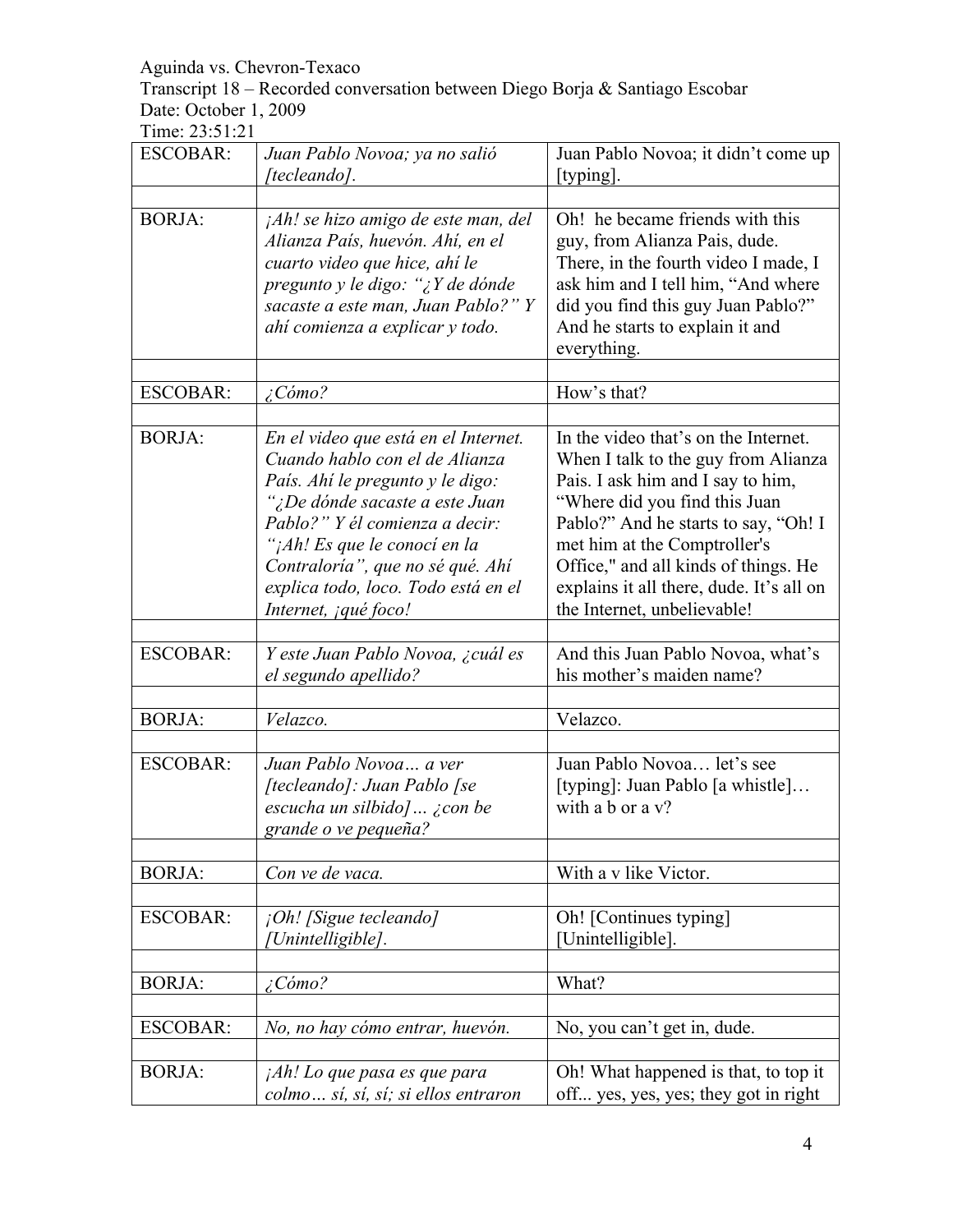Transcript 18 – Recorded conversation between Diego Borja & Santiago Escobar Date: October 1, 2009

|                 | de una, huevón. Ya debe de haber<br>cambiado.                             | away, dude. He must have already<br>changed.                               |
|-----------------|---------------------------------------------------------------------------|----------------------------------------------------------------------------|
|                 |                                                                           |                                                                            |
| <b>ESCOBAR:</b> | Ya.                                                                       | Yeah.                                                                      |
|                 |                                                                           |                                                                            |
| <b>BORJA:</b>   | Probablemente ya le cambió. ¡Qué<br>va!                                   | Probably he already changed it.<br>Wow!                                    |
|                 |                                                                           |                                                                            |
| <b>ESCOBAR:</b> | O esos manes, es capaz que                                                | Or those guys, it's possible they                                          |
|                 | pudieron entrarse de una, ¿no?                                            | were able to get right in, no?                                             |
|                 |                                                                           |                                                                            |
| <b>BORJA:</b>   | De una, de una.                                                           | Right away, right away.                                                    |
|                 |                                                                           |                                                                            |
| <b>ESCOBAR:</b> | No creo que les importe mucho, no.                                        | I don't think it's that important to<br>them, no.                          |
|                 |                                                                           |                                                                            |
| <b>BORJA:</b>   | No, realmente él no.                                                      | No, him, not really.                                                       |
|                 |                                                                           |                                                                            |
| <b>ESCOBAR:</b> | ¿Qué más vistes así de foco?                                              | What else did you see, really cool?                                        |
|                 |                                                                           |                                                                            |
| <b>BORJA:</b>   | Pues foco  o sea, no tienes idea del<br>despliegue de poder que hay aquí. | Well, cool I mean, you have no<br>idea the show of power going on<br>here. |
|                 |                                                                           |                                                                            |
| <b>ESCOBAR:</b> | Pero cuéntame algo foco, así                                              | But tell me something outrageous,<br>like that                             |
|                 |                                                                           |                                                                            |
| <b>BORJA:</b>   | ¿Como qué foco?                                                           | Outrageous, like what?                                                     |
|                 |                                                                           |                                                                            |
| <b>ESCOBAR:</b> | Algo que te haya impactado.                                               | Something that impressed you.                                              |
| <b>BORJA:</b>   | A mí no me impacta nada ya.                                               | Nothing impresses me anymore.                                              |
|                 |                                                                           |                                                                            |
| <b>ESCOBAR:</b> | [Ambos rien]. Oye, $\chi y$ qué, qué de                                   | [Both laugh]. Hey, and what, what                                          |
|                 | televisión estás viendo ahorita?                                          | are you watching now on television?                                        |
|                 |                                                                           |                                                                            |
| <b>BORJA:</b>   | Ahorita no; estoy viendo estoy                                            | Not right now; I'm watching I'm                                            |
|                 | viéndole a la Laura y hablando                                            | watching Laura and talking to you. I                                       |
|                 | contigo. No veo televisión mucho,                                         | don't watch television much, dude. I                                       |
|                 | huevón. Solo veo las noticias en                                          | just watch the news in Ecuavisa and                                        |
|                 | Ecuavisa y después CNN yy listo.                                          | then CNN and and that's it.                                                |
|                 |                                                                           |                                                                            |
| <b>ESCOBAR:</b> | Ya.                                                                       | Yeah.                                                                      |
|                 |                                                                           |                                                                            |